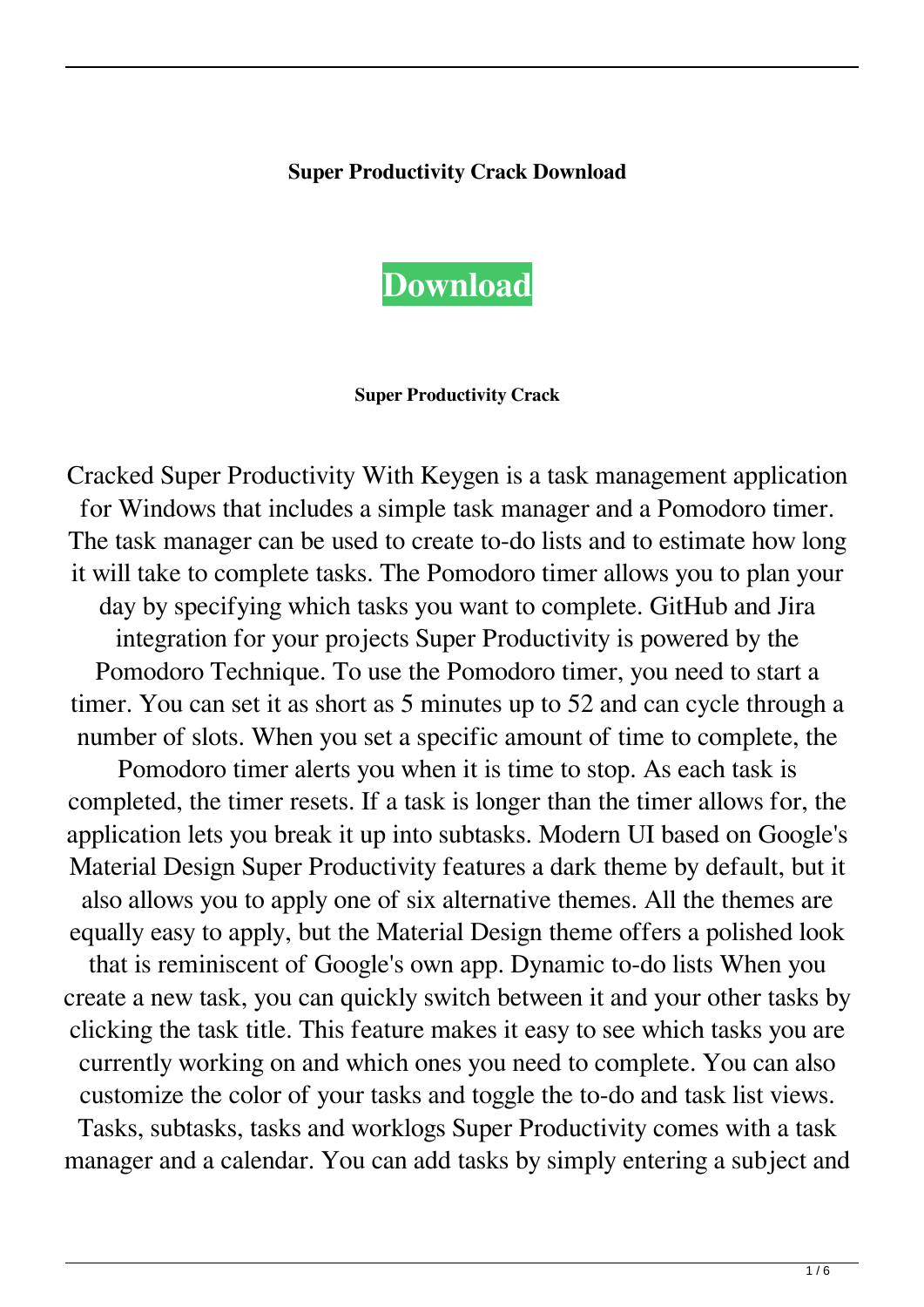the task description in a text field. Subtasks are typically used to break a task into smaller chunks. For example, you can add "Write a blog post" as a subtask of "Write a summary of my personal growth". You can also add the task's due date and estimate how long it will take to complete. Worklogs are used to record the progress of completed tasks. These workspaces are useful for managing the progress of a project. Super Productivity takes care of updating the project's Jira tickets when a subtask is completed, for example. The application also monitors time spent on individual tasks and records it in the application. GitHub and Jira integration When you create a task in the application, it automatically adds a GitHub issue in J

## **Super Productivity Crack+ Keygen For (LifeTime)**

Organize your tasks, collaborate with others or keep important notes at hand with Super Productivity. Stay organized and on top of things with the Pomodoro Task Management feature. Map, estimate and plan your tasks with the Task Management feature. The application is an open-source project and can be used for free. To get it, visit the project's page on GitHub. Super Productivity is a cross-platform utility that is available for Windows, Mac OS, Android and iOS. It is licensed under GPLv3 and can be used for free. To avoid updates and bugs, users are advised to keep the application updated to the latest version. To do that, click on the "Update to

Latest Version" button on the top-left corner of the application's main window. Super Productivity is compatible with GitHub and Jira, and can be downloaded here. More information about Super Productivity can be found at its official website. Looking for a plugin that will help you save time on your daily tasks? Have you ever wished you could record your daily tasks and it would be accessible from any device? Well, your wish is granted and more! With Task Panda, you can easily log, track and organize everything you need to do on your daily tasks. Task Panda Description: You can create a task list and add and organize your daily activities in your account. Task tracking made easy. Track your tasks with the app and get notified when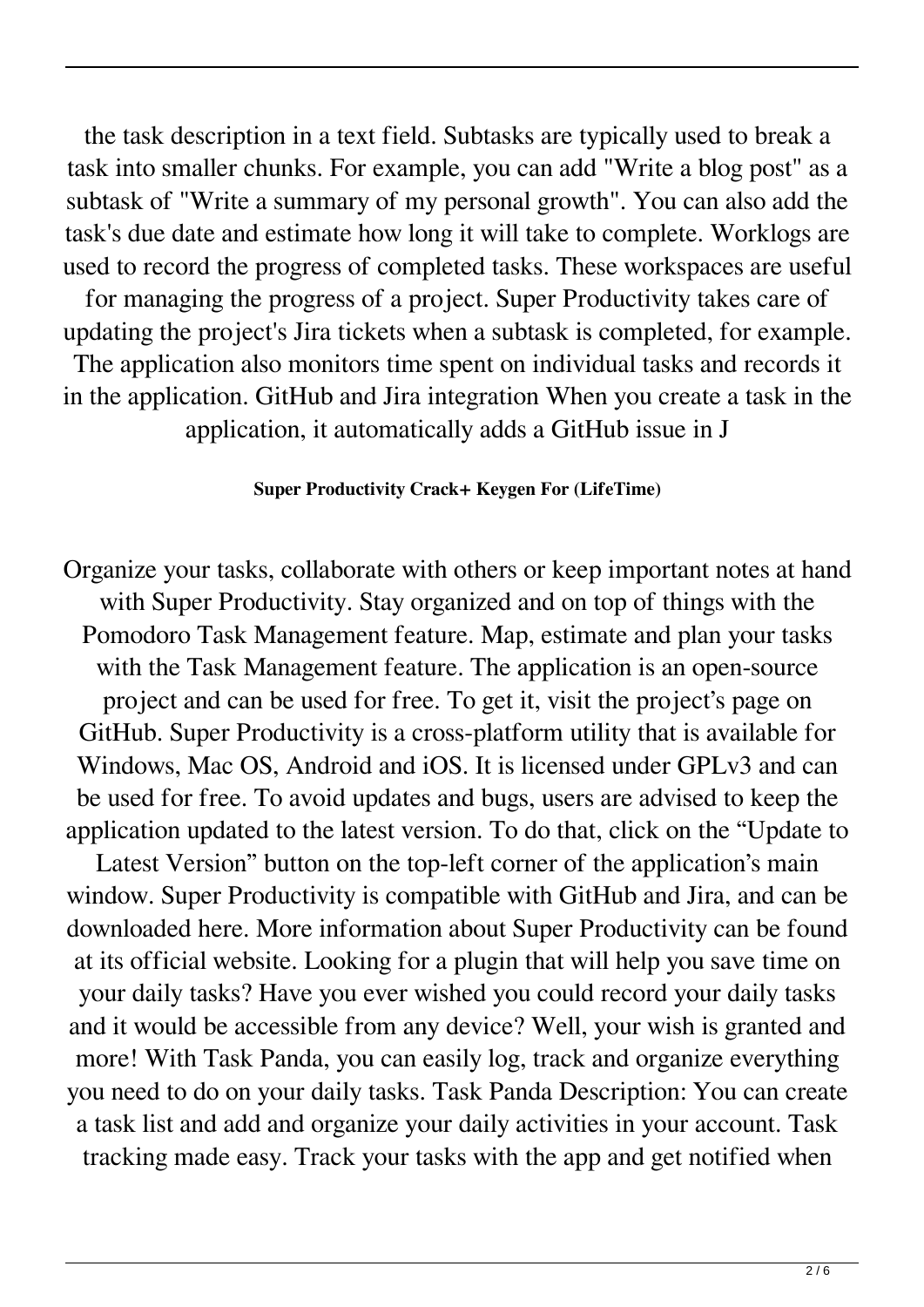someone mentions your tasks. Plan your future tasks: you can add tasks using a calendar and the plugin will automatically record when you need to do them. Scheduling service: your tasks can be scheduled for a specific time so you can work without distraction. Super Productivity Description: Organize your tasks, collaborate with others or keep important notes at hand with Super Productivity. Stay organized and on top of things with the Pomodoro Task Management feature. Map, estimate and plan your tasks with the Task Management feature. The application is an open-source project and can be used for free. To get it, visit the project's page on GitHub. Super Productivity is a cross-platform utility that is available for Windows, Mac OS, Android and iOS. It is licensed under GPLv3 and can be used for free. To avoid updates and bugs, users are advised to keep the application a69d392a70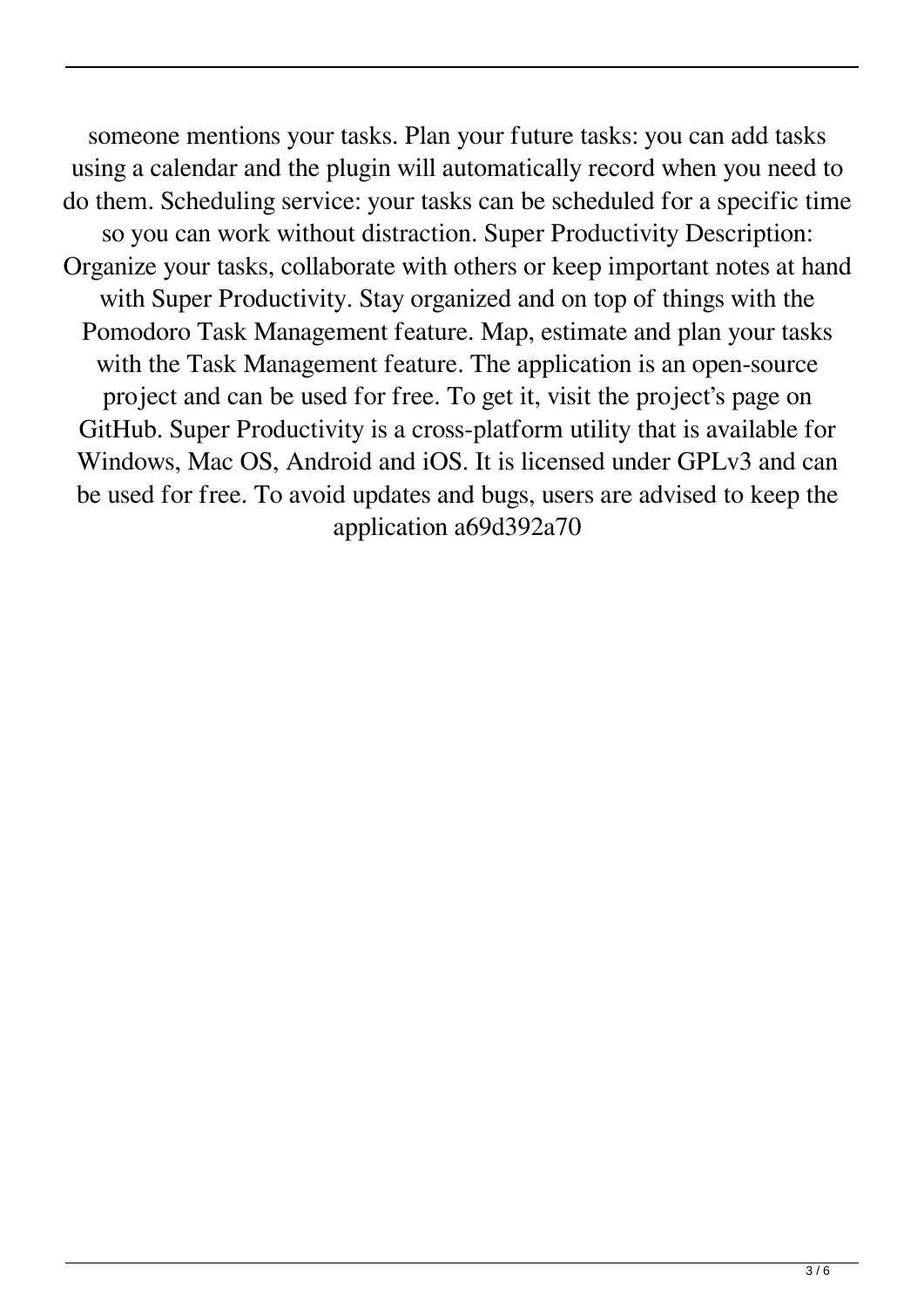### **Super Productivity Crack+ Free Download**

Easily manage time tracking projects and tasks with Super Productivity. Create and manage unlimited projects and to-do lists. Quickly plan and track your daily tasks or set up pomodoro routines. Key features: \* Notetaking, Time Management, Pomodoro, Git, Jira integration \* Save your time, plan your to-do lists and pomodoro routines \* Add tasks, comment on them, see their status \* Manage tasks, collaborate, set priorities and assign them to yourself or other people \* Create to-do lists, schedule your day, set priorities and assign them to yourself or other people \* Manage projects, set the transition between them, add customers and set priorities \* Worklogs, notifications and subtasks \* Git integration \* Time tracking and chartingQ: wordpress multi site - the url is not working right. how to fix? i have a wordpress multisite running on AWS. i use: do\_shortcode('[aspic\_builder]'); to include my site in wordpress. For example, if it is www.mysite.com/mango, it is showing up properly. But if it is www.mysite.com/yams it is showing as mysite.com/yams, instead of staying at www.mysite.com/yams. i am developing this for a client so i don't have a lot of time to sift through the code, and I can't figure out why it is getting muddled. I'm not very versed in this, so I don't know if it is a redirect issue, a template issue, or a code issue. A: You can try using the same url on all of your sites. I have a similar setup and it works just fine. For example on my dev site I have the following in a.htaccess file that I put in the root of my site: RewriteEngine On RewriteCond %{REQUEST\_FILENAME}!-f RewriteCond %{REQUEST\_FILENAME}!-d RewriteCond %{REQUEST\_URI}!\.(gif|png|jpg)\$ RewriteCond %{HTTP\_HOST} ^(www\.)?domain\.com\$ [NC] RewriteRule ^(.\*)\$

# **What's New in the?**

Super Productivity is a modern task management solution for the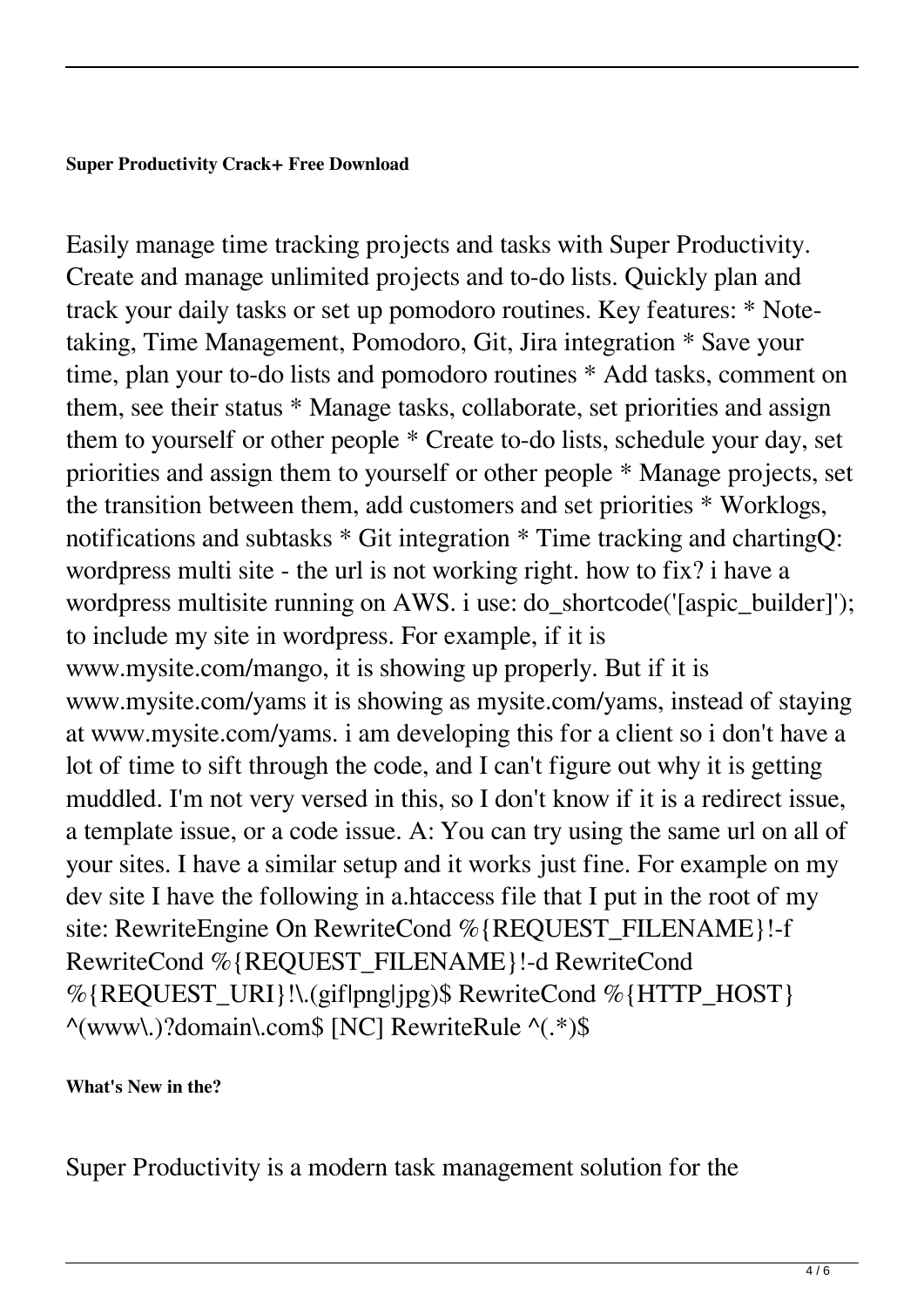Linux/Mac OSX platforms. The goal of the application is to make product development faster, more fun and less stressful. Key Features: ✅ Highly customizable projects management: the user can create project with unlimited subtasks, add notes for each task, use github and jira integration and many more. ✅ Templates: each template is a combination of a task with its start date and time, a description and a link to the github or jira issue, or another template  $\mathcal O$  Pomodoro timer: set the timer for a certain period of time and start tracking the time your open the application  $\mathscr S$  Full task list: view all your tasks, select a specific task and its due date, mark it as done and mark tasks as "done" ✅ Mark a task as completed: mark a specific task as completed, or mark all tasks completed for the day  $\mathcal O$  Similar tasks: find similar tasks using their due dates ✅ Instant pop-up for your search: look for a specific task in the task list and have the details appear automatically  $\mathcal O$  Jira ticket support: add a new task, or use another task as a subtask and create a Jira ticket from the task ✅ Create a task: in a few clicks, you will be able to create a new task or add an existing task as a subtask ✅ Progress view: view a detailed report on your tasks, and see what's left to be done. ✅ Smart notifications: receive all important notifications  $\mathcal O$  List widgets: the list view shows a compact form of the task list that you can fill with different kinds of content. ✅ Quick actions: switch list modes with a single click  $\mathscr O$  Easily plan your work week: based on the view you set for your projects, you can create a new project and see your to-do list, view the remaining time and make a plan for the next week, and set your priorities. 11BestProjects is one of the oldest and most-respected project management tools, which is also the most popular project management software used by businesses and individuals. It is web-based and can be downloaded to any operating system or used within a web browser. It is an office and cost effective project management tool with reporting and time tracking features as well as customer and staff scheduling tools. Projects can be created and managed in a single workspace,